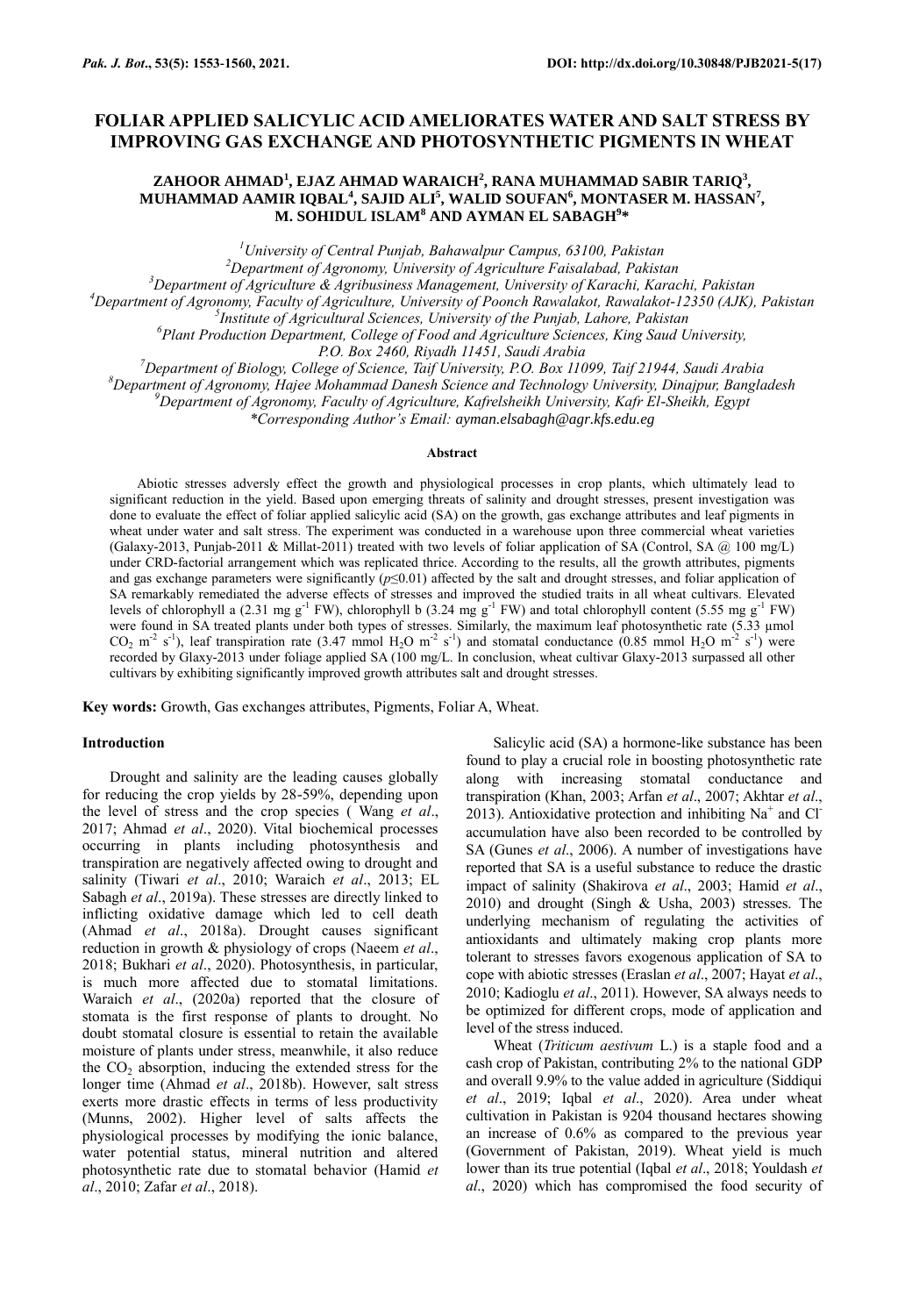skyrocketing population, while emerging threat of climate change is expected to worsen the situation (Sorour *et al*., 2019; EL Sabagh *et al*., 2019). Regardless of the other contributing factors, water shortage and recurrent droughts are more significant cause of low wheat yield in Pakistan, but inadequate water or recurrent droughts contribute significantly. Thus, we made hypothesis that SA could alleviate stress inflicted by drought and salt. This experiment was aimed to find the effect of foliar SA on various morpho-physiological parameters of wheat, planted under drought and salt stress. Comparative analysis of the results was useful to understand the physiological mechanisms of the commercial wheat varieties that were altered by this phytohormone.

### **Materials and Methods**

Present research examined the growth, chlorophyll contents and gas exchange attributes of three wheat varieties (Galexy-2013, Punjab-2011 and Millet-2011) under SA foliar (at two levels i.e. 0 and 100mg/L). Controlled environment was provided as wire house in the Department of Agronomy, University of Agriculture, Faisalabad, Pakistan, during November 2015. Each treatment was repeated thrice under CRD factorial layout.

The sandy soil was collected, air dried and sieved through 2mm mesh to make it ready for the experiment. It was filled in the pre-lined pots with polythene bags @ 500g each. Basic nutrient analysis indicated that contained 2mg Ammonium-N, 5mg nitrate-N, 8mg P, 39mg K and 4.6mg S per Kg of the sample.

A pre-plant drench of basal nutrient medium was applied at the following rates in ml/Kg of sand, water content were maintained at 27% (w:w). Seed from three wheat varieties was sieved (4-5mm), surface-sterilized with 1% (w:v) KClO for 2 min and washed with doubledeionized water in triplicate. Later, the seed was sown at 2-cm depth in the pre-treated sandy soil @ 10 seed/pot. Thinning was done to five plants/pot at five-leaf stage.

The stresses were applied after seedling emergence. The irrigation was done by estimating the daily water loss from each pot on daily basis by physical balance. SA (@ 100mg/L) was applied at tillering stage as foliar spray after 25 days of sowing. Samples were collected after the completion of almost 40 days. The morphology, chlorophyll contents and gas exchange attributes were measured in this study.

**Physical parameters:** Shoot length, shoot fresh weight, shoot dry weight, root length, root fresh weight and root dry weight were recorded after harvest. Collected samples were dried at 70  $\mathbb{C}^{\circ}$  for 2-3 days in the oven before dry weighting. Samples were same for both fresh and dry weights.

**Chlorophyll contents:** Chlorophyll contents (Chl a, Chl b) from harvested treatments were measured by using a method and formula described by Nagata & Yamashita (1992).

Chlorophyll a  $(mg/100m) = 0.999 A663 - 0.0989 A645$  (1) Chlorophyll b  $(mg/100m) = -0.328 A663 + 1.77 A645$  (2) **Gas exchange attributes** Transpiration rate  $(E)$ , net  $CO<sub>2</sub>$ assimilation rate  $(A)$ , and stomatal conductance  $(gs)$  were recorded by randomly selecting the well-expanded young leaves of three plants from each pot. All gas exchange attributes were measured according to the procedure describe by the Waraich *et al*., (2020).

#### **Statistical analysis:**

The data collected by following the standard procedures were statistically analyzed by Fisher's ANOVA by using "MSTAT-C" software and least significant difference (LSD) test was employed at 5% probability level (R Core Team, 2014).

## **Results**

**Growth parameters:** The data regarding growth parameters indicated that foliar application of SA significantly  $(p \le 0.01)$  enhanced the shoot-root length, their fresh and dry weights of wheat under different stresses. The water stress in addition to the salt stress critically affected the growth parameters in all wheat cultivars under control conditions. The performance of the variety Glaxy-2013 was the best as compare to other cultivars. However, the maximum shoot-root lengths (21.59cm, 45.72cm), shoot root fresh (2.73g, 1.87g) and dry weights (1.43g, 0.59g) were recorded from Glaxy-2013 which treated with SA @ 100mg/L at tillering stage under control conditions. The minimum shoot root lengths (13.01cm, 23.17cm) shootroot fresh (0.63g, 0.50g) and dry weights (0.34g, 0.25g) were recorded from Millat-2011 under water and salt stress conditions without foliar application of SA (Fig. 1 a, b, c, d, e, f). All the other interactions such as  $SA \times S \times V$  were recorded to be non-significant.

**Chlorophyll contents:** The chlorophyll contents of wheat were depleted under water and salt stress but they were significantly ( $p \le 0.01$ ) improved by foliar applied SA ( $@$ 100 mg/L) under same conditions. Glaxy-2013 treated with SA @ 100mg/L depicted a significant improvement in Chl *a*  $(2.31 \text{ mg g}^{-1} \text{FW})$ , Chl *b*  $(3.24 \text{ mg g}^{-1} \text{FW})$  and total chlorophyll content  $(5.55 \text{ mg g}^{-1} \text{ FW})$  under stress conditions, followed by Punjab-2011 and Millat-2011. The minimum amount of Chl  $a$  (1.99 mg  $g^{-1}$  FW), Chl  $b$  $(2.01 \text{ mg g}^{-1} \text{ FW})$  and total chlorophyll contents  $(4.00 \text{ mg})$  $g^{-1}$  FW) was observed in Millat-2011 under both stress conditions with no application of SA (Fig. 2 a, b, c).

**Gas exchange parameters:** The gas exchange parameters were significantly  $(p \le 0.01)$  improved in wheat under salt stress, water stress and salt + water stress) where foliar SA was applied  $(2)$  100 mg/L or 0.1 g/L. All cultivars were affected by the stresses significantly. The maximum leaf photosynthetic rate  $(5.33 \mu mol CO<sub>2</sub> m<sup>-2</sup> s<sup>-1</sup>)$ , leaf transpiration rate (3.47 mmol  $H_2O$  m<sup>-2</sup> s<sup>-1</sup>) and stomatal conductance (0.85 mmol  $H_2O$  m<sup>-2</sup> s<sup>-1</sup>) were recorded from Glaxy-2013 under control conditions, where foliar SA was applied @ 100 mg/L. The minimum leaf photosynthetic rate (0.94 µmol  $CO_2$  m<sup>-2</sup> s<sup>-1</sup>), leaf transpiration rate (1.41 mmol  $H_2O$  m<sup>-2</sup> s<sup>-1</sup>) and stomatal conductance (0.23 mmol  $H_2O$  m<sup>-2</sup> s<sup>-1</sup>) was recorded from Millat-2011 without SA application under salt+water stress (Fig. 3 a, b, c). All the other interactions such as  $SA \times S \times V$  were non-significant.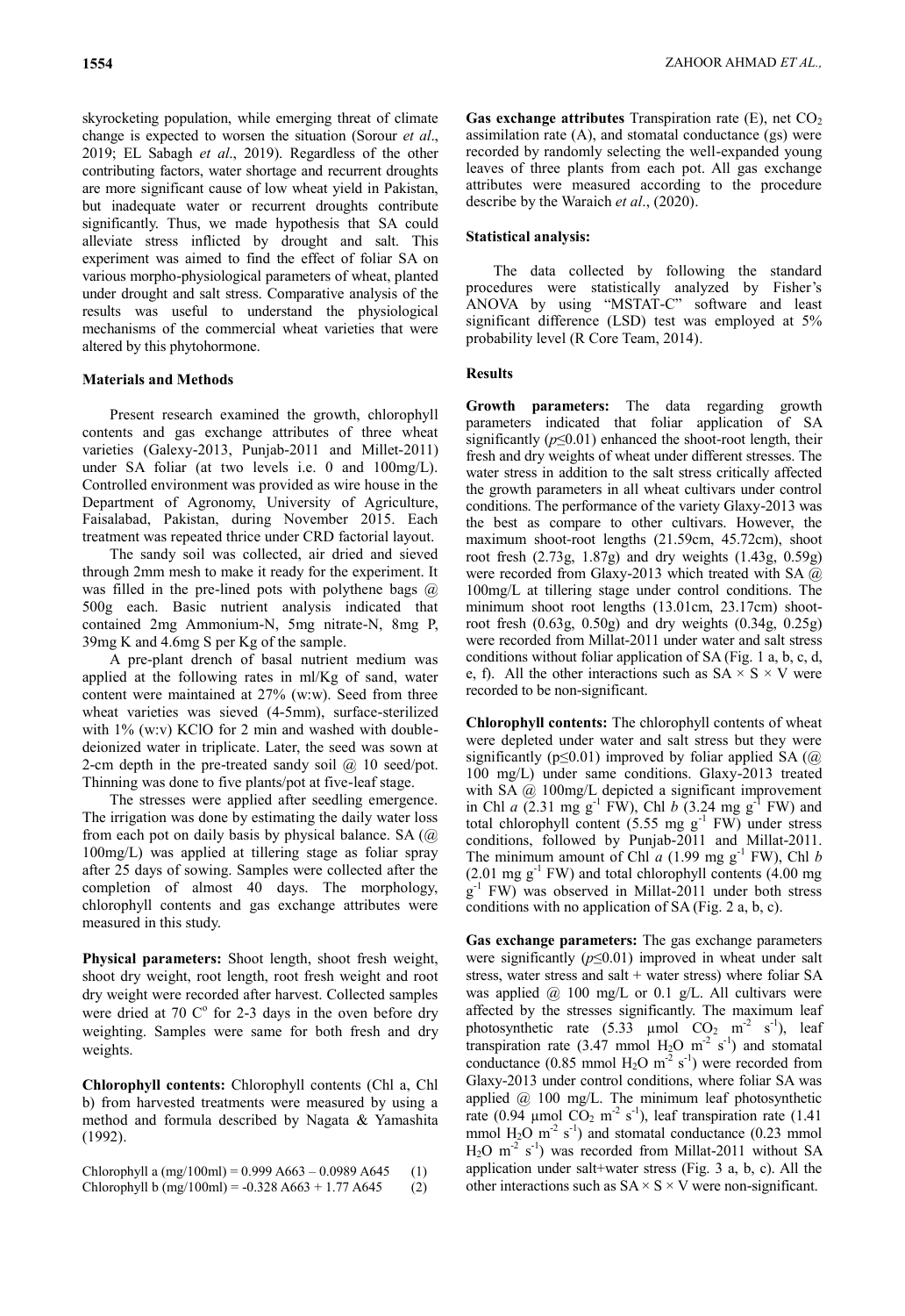

Fig. 1 (a, b, c, d, e, f): Effect of foliar SA application on root- shoot length (cm), root-shoot fresh and dry weight (g) of three wheat cultivars under water and salt stress conditions (mean values  $\pm$  S.E).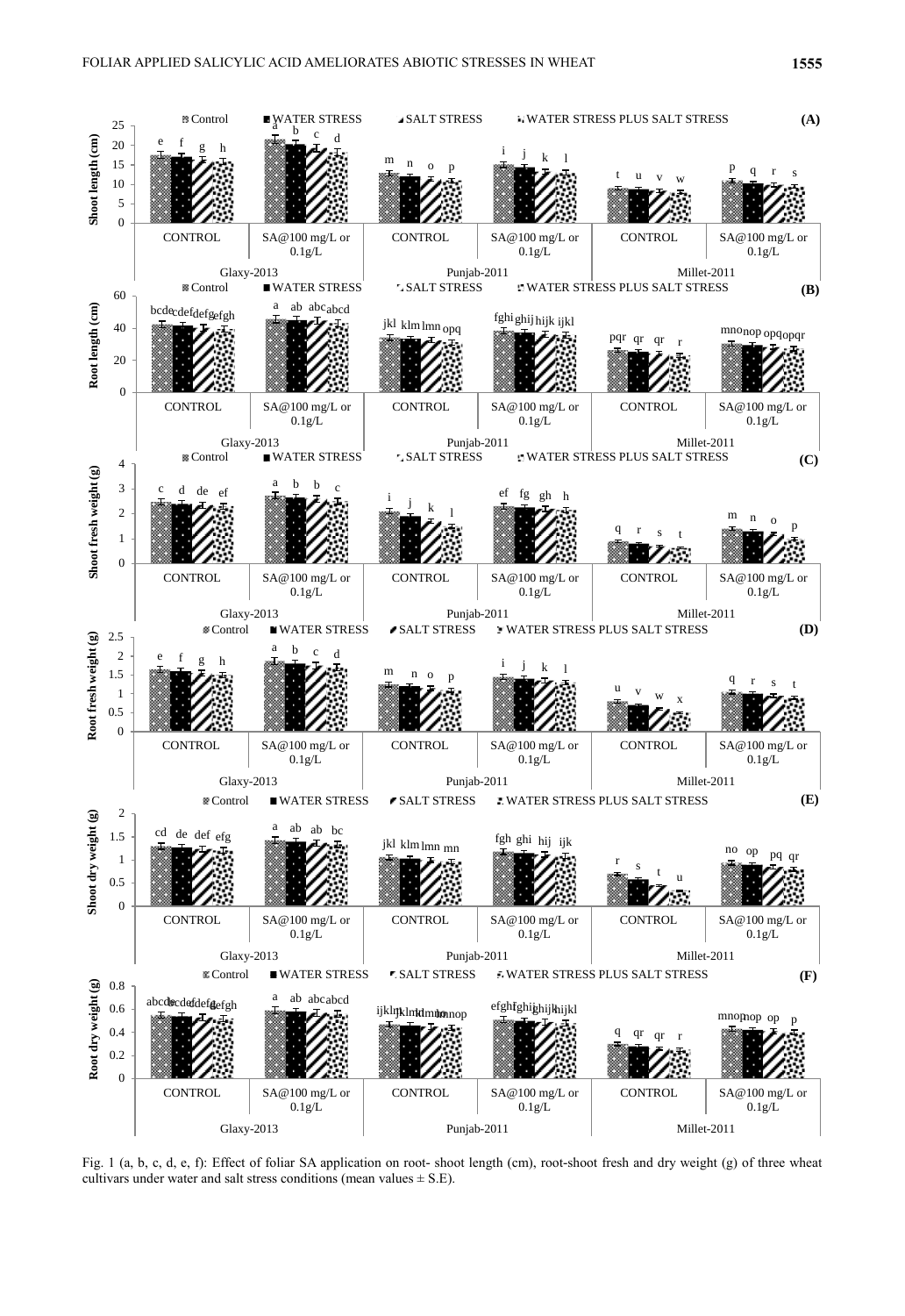

Fig. 2 (a, b, c): Effect of foliar SA application on chlrophyll *a*, chlorophyll *b* and total chlorophyll contents of three wheat cultivars under water and salt stress conditions (mean values  $\pm$  S.E).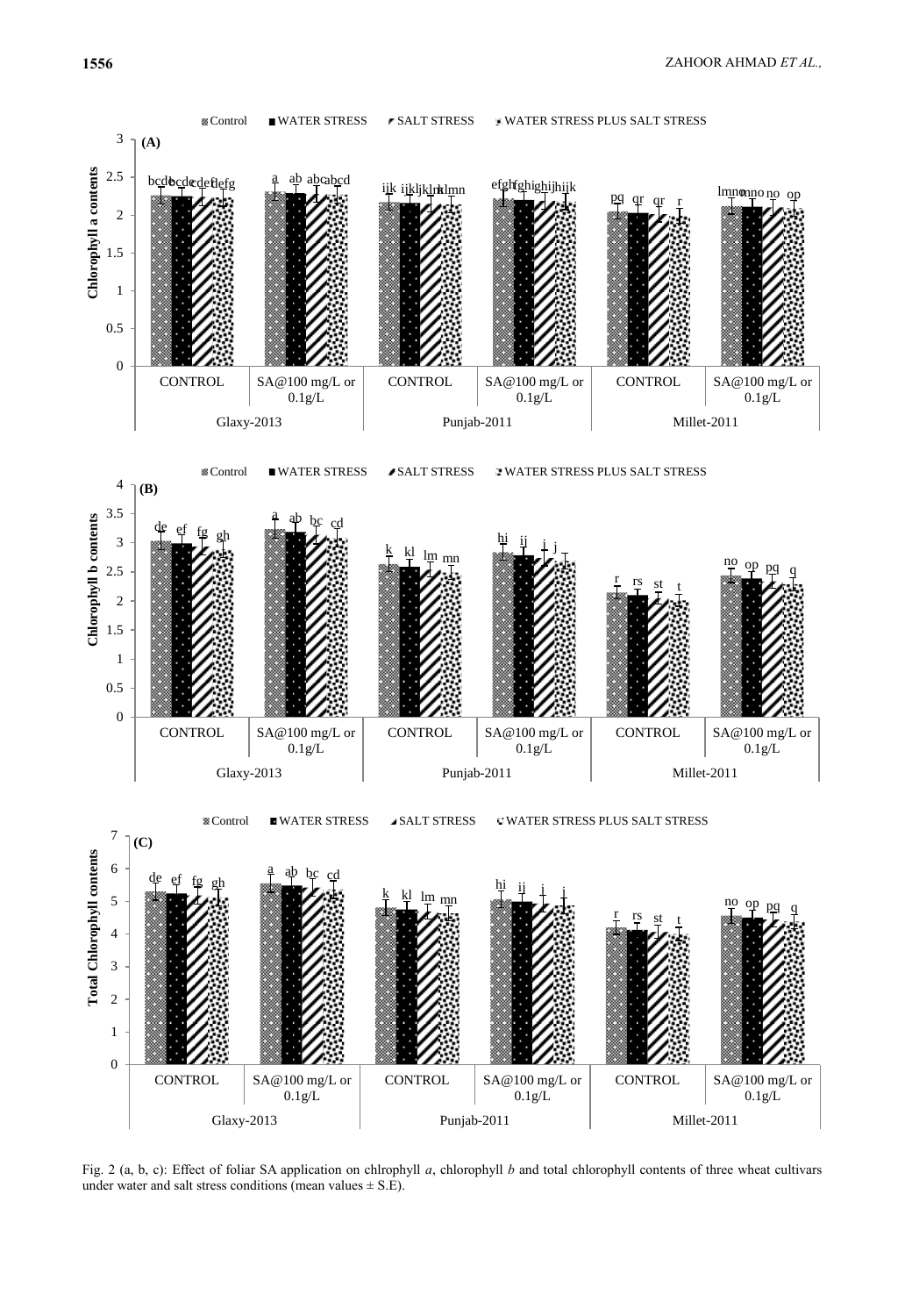

Fig. 3 (a, b, c): Effect of foliar SA application on photosynthetic rate, transpiration rate and stomatal conductance of three wheat cultivars under water and salt stress conditions (mean values  $\pm$  S.E).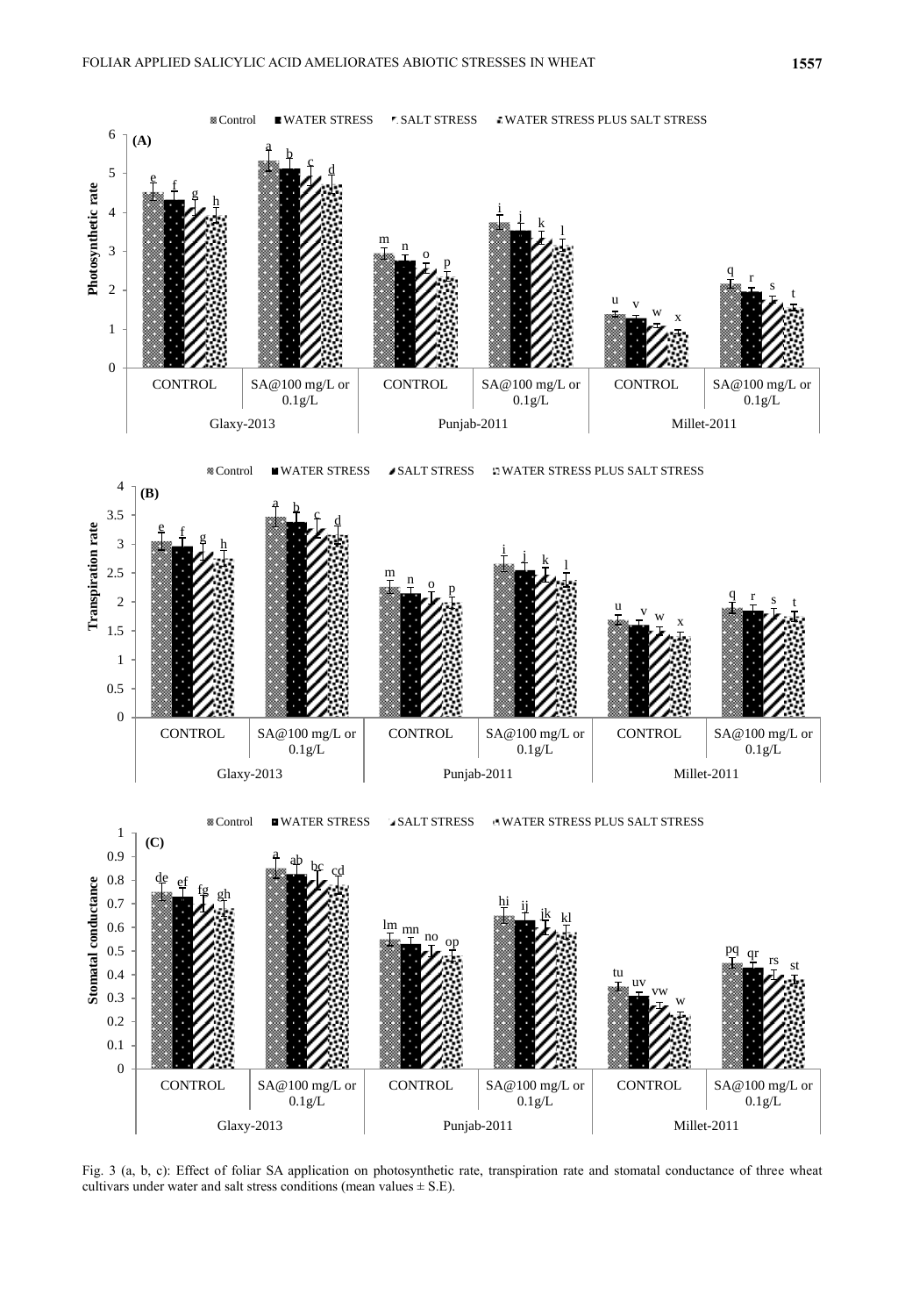# **Discussion**

The research findings of our trial explained that the morphological characteristics of wheat cultivars decreased under water and salt stresses, while foliar applied SA (100 mg/L) at tillering stage mitigated their adverse effects. The SA is an important phenolic compound, which regulates the plant growth and development (Horváth *et al*., 2007). Sayyari *et al*., (2013) reported earlier that water and salinity stress decrease the shoot-root fresh and dry weight of the plants. Another study supported our conclusion that application of SA enhanced the root and shoot fresh weights in mung bean (Akhtar *et al*., 2013).

According to the present studies, Chl a, Chl b and total chlorophyll (Chl a+b) were reduced in wheat under salt and water stress. This reduction is identified as a stress response of the host plant due to minimized rate of light absorption required for optimized photosynthesis (Pastenes *et al*., 2005). However, the foliar applied SA supported the photosynthetic process under water and salt stress. There was found an interaction between Chl a/b ratio, SA application and water stress. SA application caused to increase this index dramatically. Earlier reports also support this conclusion by explaining the supporting role of SA for increased Chl content and stomatal conductance (Singh & Usha, 2003; Idrees *et al*., 2010; Sharma *et al*., 2017). Additionally, SA promotes the synthesis of carotenoids and xanthophyll's (Moharekar *et al*., 2003). In the present study, Chl content have been found in positive correlation with SA in wheat. Chlorophyll (a, b, and total contents) were further correlated with net photosynthesis (Pn) & transpiration rate (E). It was demonstrated that chlorophylls have a key role as an intercepting antenna for light energy (Taiz & Zeiger, 2010). This suggests that the increase in Pn owing to SA treatment is largely due to Chl content.

The decrease of Pn induced by water deficit can be associated with different physiological parameters including stomata conductance. Foliar application of SA improved the Pn in wheat under water stress. Various studies support this conclusion for different crop (Stevens *et al*., 2006). Hamada & Al-Hakimi (2001) has shown that SA application in wheat support the photosynthetic process ultimately adding to its growth and productivity. However, some reports explained that SA might interfere the photosynthesis in wheat subjected to drought stress. Reason behind this phenomenon is the reduced stomatal conductance and transpiration rate (Németh *et al*., 2002; Szalai *et al*., 2016). Generally explaining the role of SA, it is quite effective for various physiological parameters of wheat, because the drought stress decreases Pn, Chl content and E, and SA mitigates its harmful effects (Wu *et al*., 2012). The exogenous application of SA was found effective in enhancing the Pn and E as well as productivity of corn & soybean (Khan, 2003), wheat (Hamid *et al*., 2010), mung bean (Akhtar *et al*., 2013) and tomato (Tariq *et al*., 2018).

#### **Conclusion**

It is concluded that salt and drought alone or combined seriously hampered the growth of wheat cultivars by adversely effecting the vital physiological. Study parameters included shoot-root fresh and dry weights, their lengths, stomatal conductance, chlorophyll (*a, b* and total contents) transpiration rate and net photosynthetic rate at tillering stage which were negatively affected by the stresses. Glaxy-2013 showed the maximum tolerance level under stress as compared to Punjab-2011 and Millat-2011. The foliar applied SA (100 mg/L or 0.1 g/L) at tillering stage improved all studied characteristics. Outstanding performance of Galaxy-2013 was recorded in terms of superior potential to cope with salt and drought stresses along with being more responsive to SA foliage application. However, more research is required for genetic mapping of these varieties for in depth analysis of genetic linkages and mechanisms of tolerance to abiotic stresses.

#### **Acknowledgements**

The authors extend their appreciation to Taif University for funding current work by Taif University Researchers Supporting Project number (TURSP-2020/119), Taif University, Taif, Saudi Arabia.

# **References**

- Ahmad, Z., E.A. Waraich, C. Barutçular, H. Alharby, A. Bamagoos , F. Kizilgeci, F. Kizilgeci, A. Hossain, Y. Bayoumi and A. EL Sabagh. 2020. Enhancing drought tolerance in *Camelina sativa* L. and canola (*Brassica napus*  L.) through application of selenium. *Pak. J. Bot*., 52(6): 1927-1939.
- Ahmad, Z., E.A. Waraich, S. Akhtar, S. Anjum, T. Ahmad, W. Mahboob, O.B.A. Hafeez, T. Tapera, M. Labuschagne and M. Rizwan. 2018a. Physiological responses of wheat to drought stress and its mitigation approaches. *Acta Physiol. Planta,* 40(4): 80. https://doi.org/10.1007/s11738-018- 2651-6.
- Ahmad, Z., S. Anjum, E. Warrich, M. Ayub, T. Ahmad, R.M.S. Tariq, R. Ahmad and M. Iqbal. 2018b. Growth physiological and biochemical activities of plant responses with foliar potassium under droght stress - a Review. *J. Plant Nutr*., 41(3): 1734-1743. 1-10. <https://doi.org/> 10.1080/ 01904167.2018.1459688.
- Akhtar, J., R. Ahmad, M. Yasin Ashraf, A. Tanveer, E.A. Warrich and H. Oraby. 2013. Influence of exogenous application of salicylic acid on salt- stressed mungbean (*Vigna radiata*): Growth and nitrogen metabolism. *Pak. J. Bot*., 45(1): 119-125.
- Arfan, M., H.R. Athar and M. Ashraf. 2007. Does exogenous application of salicylic acid through the rooting medium modulate growth and photosynthetic capacity in two differently adapted spring wheat cultivars under salt stress? *J. Plant Physiol*., 164(4): 685-694.<https://doi.org/10.1016/> j.jplph.2006.05.010.
- Bukhari, M.A., M.S. Sharif, Z. Ahmad, C. Barutçular, M. Afzal, A. Hossain and A. EL Sabagh. 2020. Silicon mitigates the adverse effect of drought in canola *(Brassica napus* L*.*) through promoting the physiological and antioxidants activity. *Silicon*, 1-10. https://doi.org/10.1007/s12633-020- 00685-x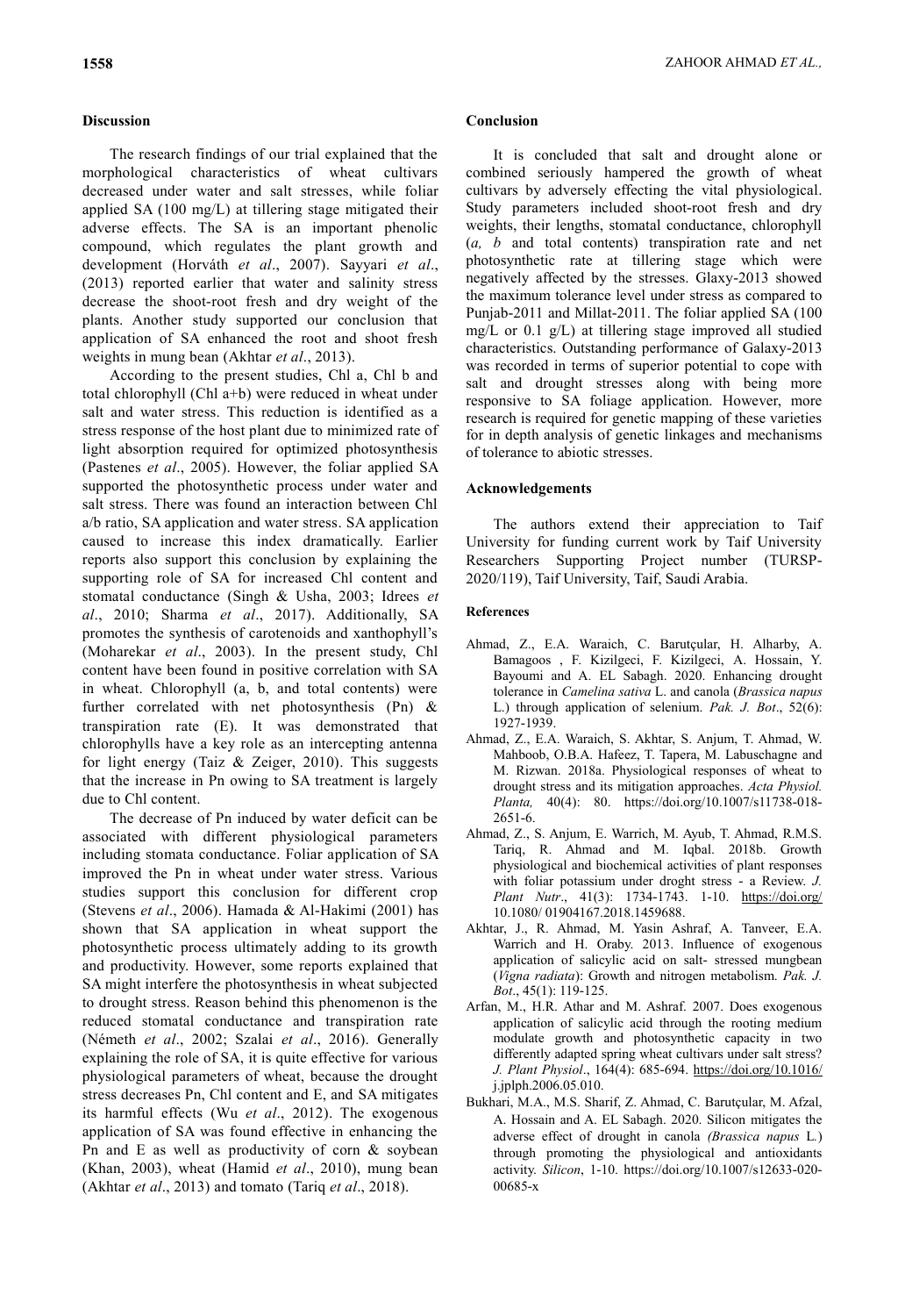- EL Sabagh, A., A. Hossain and C. Barutçular. 2019a. Effects of drought stress on the quality of major oilseed crops: implications and possible mitigation strategies- a review. *Appl. Ecol. Environ. Res*., 17: 4019-4043.
- El Sabagh, A., A. Hossain, C. Barutcular, M.S. Islam, S.I. Awan, A. Galal, A. Iqbal, O. Sytar, M. Yildirim, R.S. Meena, S. Fahad, U. Najeeb, O. Konuskan, R.A. Habib, A. Llanes, S. Hussain, M. Farooq, M. Hasanuzzaman, K.H. Abdelaal, Y. Hafez, F. Cig and H. Saneoka. 2019. Wheat (*Triticum aestivum* L*.*) production under drought and heat stressadverse effects, mechanisms and mitigation: a review. *Appl. Ecol. Environ. Res*., 17(4): 8307-8332.
- Eraslan, F., A. Inal, A. Gunes and M. Alpaslan 2007. Boron toxicity alters nitrate reductase activity, proline accumulation, membrane permeability, and mineral constituents of tomato and pepper plants. *J. Plant Nutr*., 30(7): 981-994. https://doi.org/10.1080/15226510701373221.
- Government of Pakistan. 2019. Pakistan Economic Survey 2018-19. *Pak. Econ. Surv.,* 2017-18. <https://doi.org/> 10.1038/ 479299e
- Gunes, A., N. Cicek, A. Inal, M. Alpaslan, F. Eraslan, E. Guneri and T. Guzelordu. 2006. Genotypic response of chickpea (*Cicer arietinum* L.) cultivars to drought stress implemented at pre- and post-anthesis stages and its relations with nutrient uptake and efficiency. *Plant Soil Environ.*, 52(8): 368-376.
- Hamada, A.M. and A.M.A. Al-Hakimi. 2001. Salicylic acid versus salinity-drought-induced stress on wheat seedlings. *Rostlinna Vyroba*. 47: 444-450.
- Hamid, M., Khalil-ur-Rehman and M.Y. Ashraf. 2010. Salicylic acid-induced growth and biochemical changes in saltstressed wheat. *Commun. Soil Sci. Plant Anal*., 41(4): 373- 389. https://doi.org/10.1080/00103620903494343.
- Hayat, Q., S. Hayat, M. Irfan and A. Ahmad. 2010. Effect of exogenous salicylic acid under changing environment: A review. *Environ. Exp. Bot*., 68(1): 14-25.
- Horváth, E., G. Szalai and T. Janda. 2007. Induction of abiotic stress tolerance by salicylic acid signaling. *J. Plant Growth Regul*., 26: 290-300. https://doi.org/10.1007/s00344-007- 9017-4
- Idrees, M., M.M.A. Khan, T. Aftab, M. Naeem and N. Hashmi. 2010. Salicylic acid-induced physiological and biochemical changes in lemongrass varieties under water stress. *J. Plant Interac*., 5(4): 293-303. [https://doi.org/10.1080/1](https://doi.org/10.1080/)7429145. 2010.508566.
- Iqbal, M.A., I. Hussain, M.H. Siddiqui, E. Ali and Z. Ahmad. 2018. Probing profitability of irrigated and rainfed bread wheat (*Triticum aestivum* L.) crops under foliage applied sorghum and moringa extracts in Pakistan. *Cust Agronegocio.,* 14: 2-16.
- Iqbal, M.A., J. Rahim, W. Naeem, S. Hassan, Y. Khattab and A. El Sabagh. 2020. Rainfed winter wheat (*Triticum aestivum* L.) cultivars respond differently to integrated fertilization in Pakistan. *Fres. Environ. Bull*., 30: 1112-1121.
- Kadioglu, A., N. Saruhan, A. Sağlam, R. Terzi and T. Acet. 2011. Exogenous Salicylic acid alleviates effects of long term drought stress and delays leaf rolling by inducing antioxidant system. *Plant Growth Regul*., 64: 27-37. https://doi.org/10.1007/s10725-010-9532-3.
- Khan, W. 2003. Signal compounds involved with plant perception and response to microbes alter plant physiological activities and growth of crop plants. In: *Pro Quest Dissertations and Theses*.
- Moharekar, S.T., S.D. Lokhande, T. Hara, R. Tanaka, A. Tanakaand and P.D. Chavan. 2003. Effect of salicylic acid on chlorophyll and carotenoid contents of wheat and moong seedlings. *Photosynthetica,* 41(2): 315. https://doi.org/10.1023/B:PHOT.0000011970.62172.15.
- Munns, R. 2002. Comparative physiology of salt and water stress. *Plant Cell Environ*., 25(2): 239-250. https://doi.org/10.1046/j.0016-8025.2001.00808.x
- Naeem, A., Saifullah, M. Zia-ur-Rehman, T. Akhtar, M.H. Zia and M. Aslam. 2018. Silicon nutrition lowers cadmium content of wheat cultivars by regulating transpiration rate and activity of antioxidant enzymes. *Environ. Pollut.*, 242: 126-135. https://doi.org/10.1016/j.envpol.2018.06.069.
- Nagata, M. and I. Yamashita. 1992. Simple method for simultaneous determination of chlorophyll and carotenoids in tomato fruit. *J Jpn. Soc. Food Sci. Technol*., 39(10): 925-928*.*
- Németh, M., T. Janda, E. Horváth, E. Páldi and G. Szalai. 2002. Exogenous salicylic acid increases polyamine content but may decrease drought tolerance in maize. *Plant Sci*., 162(4): 569-574.
- Pastenes, C., P. Pimentel and J. Lillo. 2005. Leaf movements and photoinhibition in relation to water stress in fieldgrown beans. *J. Exp. Bot*., 56(411): 425-433. https://doi.org/10.1093/jxb/eri061.
- R Core Team. 2014. R: A language and environment for statistical computing. *R Foundation for Statistical Computing, Vienna, Austria. URL Http://Www.R-Project.Org/.*
- Tariq, S.R.M., K.P. Akhtar, A. Hameed, N. Ullah, M.Y. Saleem and I. ul Haq. 2018. Determination of the role of salicylic acid and Benzothiadiazole on physico-chemical alterations caused by Cucumber mosaic virus in tomato. *Euro. J. Plant Pathol*., 150: 911-922. https://doi.org/10.1007/s10658-017- 1332-4.
- Sayyari, M., M. Ghavami, F. Ghanbari and S. Kordi. 2013. Assessment of salicylic acid impacts on growth rate and some physiological parameters of lettuce plants under drought stress conditions. *Int. J. Agric. Crop Sci*., 5(17): 1951-1957.
- Shakirova, F.M., A.R. Sakhabutdinova, M.V. Bezrukova, R.A. Fatkhutdinova and D.R. Fatkhutdinova. 2003. Changes in the hormonal status of wheat seedlings induced by salicylic acid and salinity. *Plant Sci*. 164(3): 317-322. https://doi.org/10.1016/S0168-9452(02)00415-6.
- Sharma, M., S.K. Gupta, B. Majumder, V.K. Maurya, F. Deeba, A. Alam and V. Pandey. 2017. Salicylic acid mediated growth, physiological and proteomic responses in two wheat varieties under drought stress. *J. Proteo*. 163: 28-51. https://doi.org/10.1016/j.jprot.2017.05.011.
- Siddiqui, M.H., M.A. Iqbal, W. Naeem, I. Hussain and A. Khaliq. 2019. Bio-economic viability of rainfed wheat (*Triticum aestivum* L.) cultivars under integrated fertilization regimes in Pakistan. *Cust Agronegocio*, 15: 81-96.
- Singh, B. and K. Usha. 2003. Salicylic acid induced physiological and biochemical changes in wheat seedlings under water stress. *Plant Growth Regul*. 39: 137-141. [https://doi.org/10.1023/A:1022556103536.](https://doi.org/10.1023/A:1022556103536)
- Sorour, S.G.H., M.A. Aiad, A.A. Ahmed, M.I.A. Henash, E.M. Metwaly, H. Alharby, A. Bamagoos, A. Hossain, C. Barutcular, H. Saneoka and A. EL Sabagh. 2019. Yield of wheat is increased through improving the chemical properties, nutrient availability and water productivity of salt affected soils in the north delta of Egypt. *Appl. Ecol. Environ. Res.,* 17(4): 8291- 8306.
- Stevens, J., T. Senaratna and K. Sivasithamparam. 2006. Salicylic acid induces salinity tolerance in tomato *(Lycopersicon esculentum* cv. Roma*)*: Associated changes in gas exchange, water relations and membrane stabilisation. *Plant Growth Regul*. 49: 77-83. https://doi.org/10.1007/s10725-006-0019-1.
- Szalai, G., M. Pál, T. Árendás and T. Janda. 2016. Priming seed with salicylic acid increases grain yield and modifies polyamine levels in maize. *Cereal Res. Commun*. 44(4): 537-548. https://doi.org/10.1556/0806.44.2016.038.